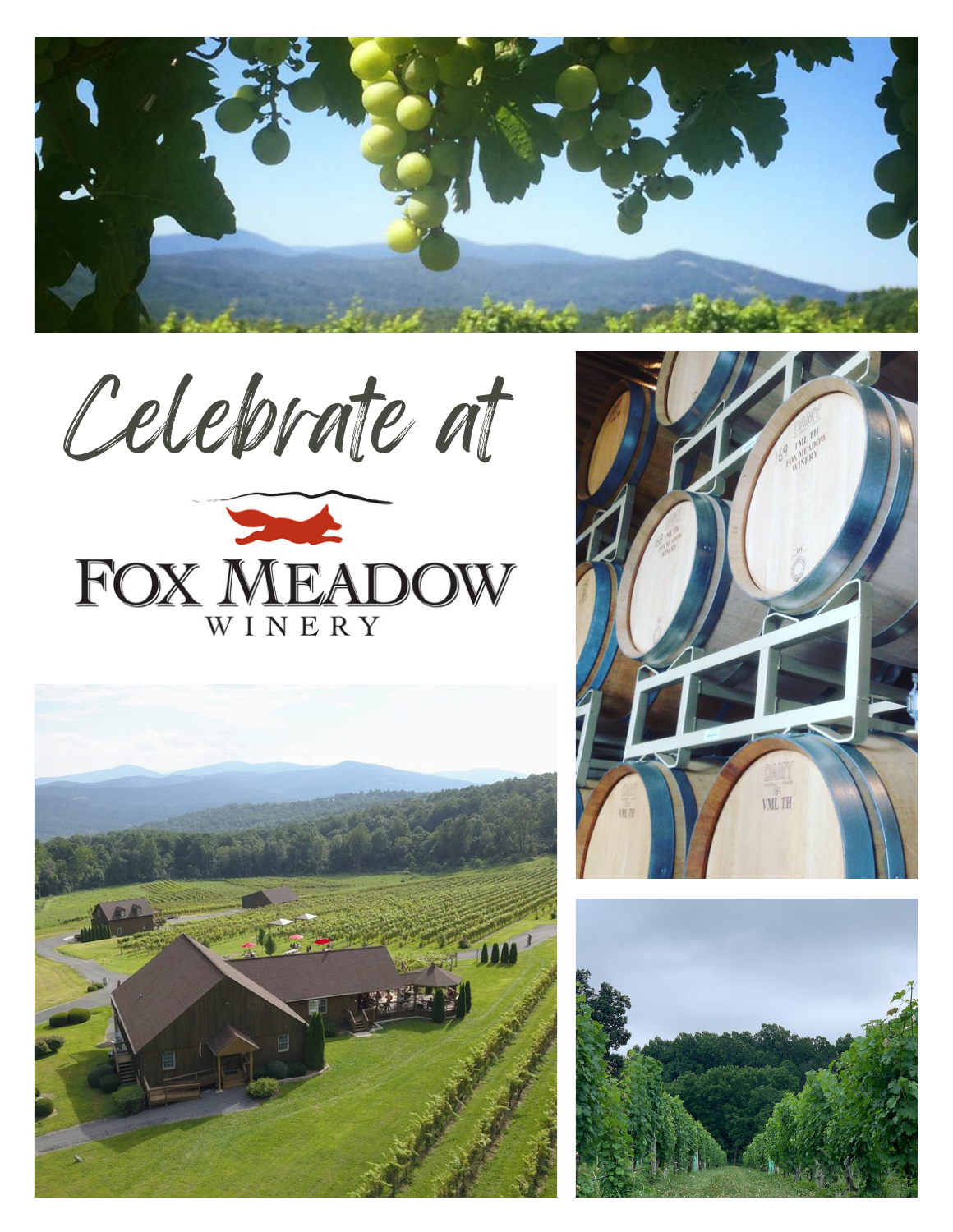Private Event Rental Options

Thank you for considering Fox Meadow Winery for your celebration. Here are the options and pricing for the spaces we have available to hold events of various sizes.

To discuss your event in more detail, please contact: Amanda Darvill at 540-636-6777 or amanda@foxmeadowwinery.com.

### Entire Property Rental

If you are interested in renting the entire property for a wedding or a larger event this would include use of the entire tasting room, cellar/barrel room and any outdoor spaces. This would accomodate up to 75 guests inside the tasting room with the option of adding a tent for additional guests. The entire property rental is for an eight hour timeframe and we would close our tasting room to the public for the day.

Weekend (Friday/Saturday/Sunday): \$7,000 Weekday (Monday-Thursday): \$4,500

#### Entire Tasting Room

We can accomodate private events with up to 75 guests inside our tasting room space. The following rental prices are for evening rentals (between 5 p.m. - 10 p.m.). Space rental is for a minimum of two hours.

Weekend Rental (Friday/Saturday/Sunday): \$495 per hour Weekday Rental (Monday-Thursday): \$395 per hour

#### Foxes Den

If your group size is 30 guests or less, our separate Foxes Den room within our tasting room can used for a private event. Room rental is for a two hour minimum during business hours.

Weekend Rental: \$225 per hour Weekday Rental: \$175 per hour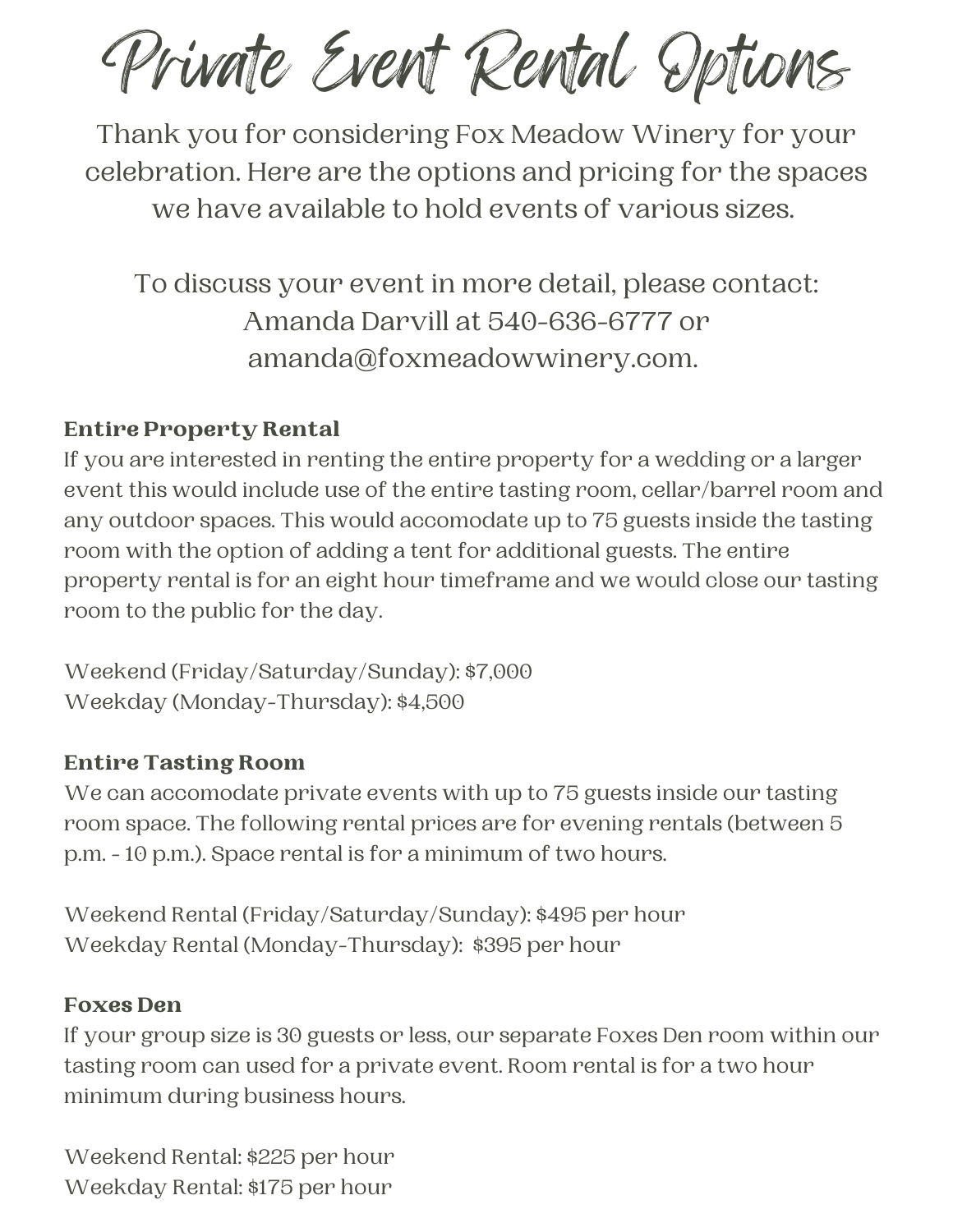Private Event Rental Options, cont.

To discuss your event in more detail, please contact: Amanda Darvill at 540-636-6777 or amanda@foxmeadowwinery.com.

### Cellar/Barrel Room

Our cellar/barrel room is where all our wine is made and stored. This can serve as a classic backdrop to a wine tasting event or reception for a small group of around 20 guests. Room rental is for a minimum of two hours.

Cellar/Barrel Room Rental: \$225 per hour Set-up Fee: \$250

#### Outdoor Spaces

The use of our outdoor spaces on the property near the vines or in the lawn areas can be ideal for a photo shoot, a wedding ceremony or an outdoor dinner paired with Fox Meadow wine.

Photo Shoot Site Fee: \$75 per hour (Require signing release of liability) Dinner/Ceremony/Reception (Two hour minimum): During Business Hours: \$500 per hour After Business Hours: \$250 per hour

#### Pavilion Rental

We have two outdoor pavilions situated among our vines with a beautiful view of the Blue Ridge Mountains. Each pavilion seats 6-8 guests and can be rented individually or together. Pavilion rentals are for a two hour minimum only during business hours.

One Pavilion: \$35 per hour (\$25 for club members) Two Pavilions: \$60 per hour (\$40 for club members)